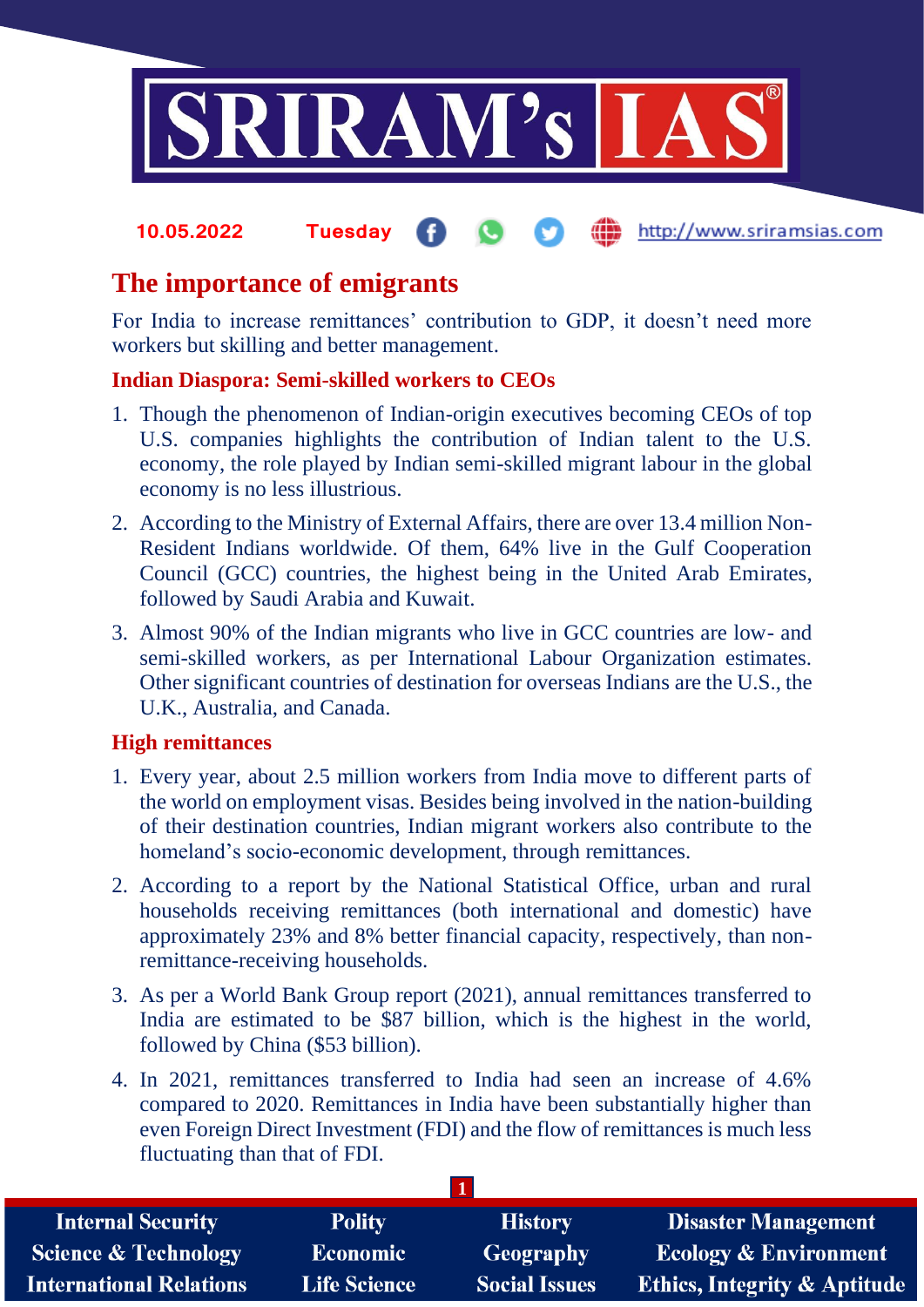

- the http://www.sriramsias.com **10.05.2022 Tuesday**
- 5. Still, remittances' contribution of 3% in GDP is lower than that of countries such as Nepal (24.8%), Pakistan (12.6%), Sri Lanka (8.3%) and Bangladesh (6.5%), as per a World Bank report.

#### **Labour Migration:**

- 1. Besides being a win-win situation for both the destination and source country, labour migration is a good hedging strategy against unsystematic risks for any economy.
- 2. Human capital should also be invested in a diversified portfolio akin to financial capital.
- 3. For many countries, remittances have been of vital support to the domestic economy after a shock. For example, after the 2015 earthquake in Nepal, overseas Nepalese increased remittances to an estimated 30% of GDP.

## **Increasing remittances:**

- 1. India can increase remittances to say 10% of GDP. If it follows the Philippines' model of promoting labour mobility. The number of migrant workers need not go up for remittances to increase if the skill sets of workers are improved.
- 2. Both the cost of recruitment of such workers and the cost of sending remittances back to India should come down. The safety and well-being of migrant labour are of top priority for the government.
- 3. Reducing informal/undocumented migration and formalising all remittances are being given due focus. Recruitment agencies should also be regulated by leveraging information technology for ensuring the protection of migrant workers leaving India.
- 4. An integrated grievance redressal portal, 'Madad', was launched by the government in 2015. Of the approximately 78,000 grievances registered so far by the Indian migrants, more than 95% have been resolved.

#### **Provisions of the Emigration Bill**

1. The Indian government proposed a new Emigration Bill in 2021 which aims to integrate emigration management and streamline the welfare of emigrant workers.

| <b>Polity</b>       | <b>History</b>       | <b>Disaster Management</b>              |  |  |  |
|---------------------|----------------------|-----------------------------------------|--|--|--|
| <b>Economic</b>     | <b>Geography</b>     | <b>Ecology &amp; Environment</b>        |  |  |  |
| <b>Life Science</b> | <b>Social Issues</b> | <b>Ethics, Integrity &amp; Aptitude</b> |  |  |  |
|                     |                      |                                         |  |  |  |